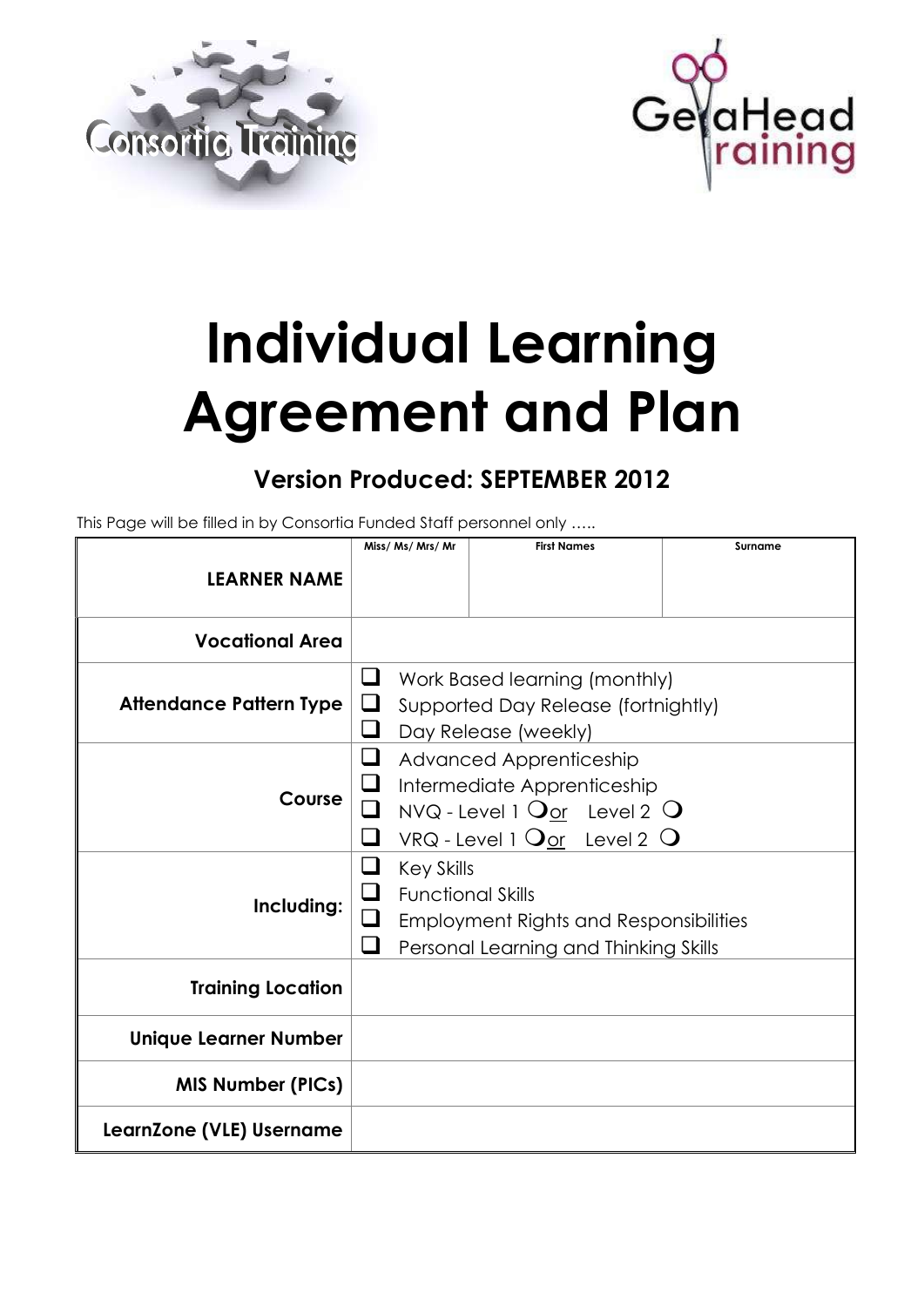# **APPLICATION FORM SECTION 1: INFORMATION FOR APPLICANTS**

#### **Data Protection Act 1998:**

This information may be shared with the Skills Funding Agency(who fund courses) they may share this information with other organisations and the Department for Education and Skills for administrative, statistical and research purposes, to inform Careers/Connexions and other guidance and to monitor the progress of learners. Consortia Training or the Subcontracting Training Providerwill not disclose personal information to any other parties.

#### **Freedom of Information Act 2005**

You are within your rights to request access to any information held by Consortia Training or the Subcontracting Training Provider providing it is not for commercial interests or if confidentiality would be in the greater public interest than publication. Requests for information will be responded to within 20 working days.

#### **Equality and Diversity**

Learning is open to ALL regardless of marital status, race, gender, sexual orientation, religion, transgender, pregnancy, age or disability. We particularly welcome applications from males, black and minority ethnic applicants who are currently under represented on our work based learning programmes. There are limits as to who is eligible to free courses due to funding criteria set by the government. For further information contact us on 01777 704225. All 16 – 18 year olds are automatically funded.

## **SECTION 2: TRAINING PROVIDERINFORMATION**

|                                     |                                                                                                                                                                    | Consortio Training |
|-------------------------------------|--------------------------------------------------------------------------------------------------------------------------------------------------------------------|--------------------|
| Name:                               | Consortia Training                                                                                                                                                 |                    |
|                                     | <b>Head Office Address:</b> 22, Chapelgate, Retford, Nottinghamshire. DN22 6PJ                                                                                     |                    |
| Telephone/ Fax Number: 01777 704225 |                                                                                                                                                                    |                    |
| <b>Managing Directors:</b>          | Giovanni (John) Iannantuoni (GeTaHead Training),<br>Sue Bamford (The Academy),<br>Sylvia Lilley (Bassetlaw training Agency),<br>Graham Daniels (Positive Approach) |                    |
|                                     | <b>E-Mail/ Web Site:</b>   consortiatraining@live.co.uk                                                                                                            |                    |

#### **Consortia Training's Mission**

Collaborate, Improve, Progress for Success

#### **Consortia Training aims to ……**

- Provide high quality training & assessment
- Assist the Apprentice to produce an Individual Learning Plan and agreement (ILP), which identifies their targets and takes into account their existing qualifications, skills and experience.
- Provide the necessary resources, support and training in the vocational occupation area of hairdressing, which will allow the apprentice to develop and acquire the knowledge and competence to achieve the objectives set out in the individual learning plan.
- Communicate with all relevant parties on the learner's welfare, training and development.
- Provide a training environment, which encompasses the Equality and Diversity Policy of the organisation,
- Safeguard apprentices from harm; protect them from harassment, bullying or any form of discrimination.
- Undertake their legal and contractual responsibilities for the Health and Safety of the Apprentice.

#### **Termination of Agreement**

This Agreement may be terminated, subject to appropriate disciplinary and notice procedures, if, in the opinion of any or all parties, the terms and conditions of this agreement are not being met. For further information please request a copy of the relevant policy.

| <b>Consortia Name</b> | <b>Consortia Signature</b> | Datel             |
|-----------------------|----------------------------|-------------------|
| Giovanni lannantuoni  |                            | $1st$ August 2012 |

2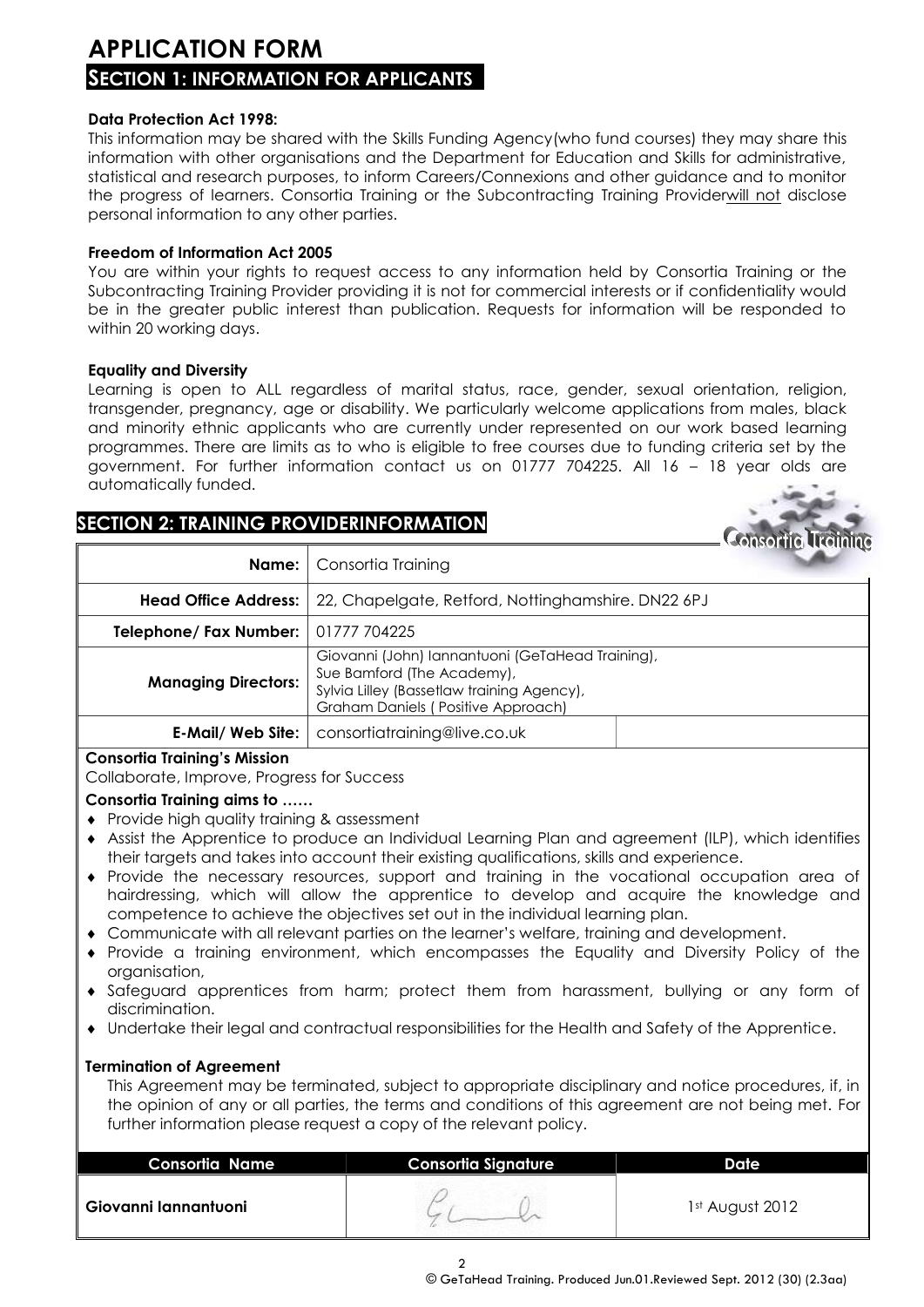# **SUBCONTRACTOR INFORMATION**

| <u>JUDCONINACION INI OMNAIION</u>                                                                                                                                                                                                                                                                                                                              |  |                                                                                                    |  | GelaHead                                                                                      |  |  |
|----------------------------------------------------------------------------------------------------------------------------------------------------------------------------------------------------------------------------------------------------------------------------------------------------------------------------------------------------------------|--|----------------------------------------------------------------------------------------------------|--|-----------------------------------------------------------------------------------------------|--|--|
| Name:                                                                                                                                                                                                                                                                                                                                                          |  | GeTaHead Training                                                                                  |  |                                                                                               |  |  |
| Address:                                                                                                                                                                                                                                                                                                                                                       |  | 22, Chapelgate, Retford, Nottinghamshire. DN22 6PJ                                                 |  |                                                                                               |  |  |
| <b>Contact Telephone:</b>                                                                                                                                                                                                                                                                                                                                      |  | $01777704225(8.30-5.00)$<br>Text or Call: 07                                                       |  |                                                                                               |  |  |
| <b>Refford Training Centre</b>                                                                                                                                                                                                                                                                                                                                 |  | Newark Training Centre: 01636 615060<br>01777862778                                                |  |                                                                                               |  |  |
| <b>Managing Director:</b>                                                                                                                                                                                                                                                                                                                                      |  | Mr Giovanni Iannantuoni (John)                                                                     |  |                                                                                               |  |  |
| <b>GeTaHead Trainer Name:</b>                                                                                                                                                                                                                                                                                                                                  |  |                                                                                                    |  |                                                                                               |  |  |
| <b>GeTaHead Trainer Contact:</b>                                                                                                                                                                                                                                                                                                                               |  | Message through the LearnZone (log in details will be provided)<br>Or use the phone numbers above. |  |                                                                                               |  |  |
| <b>E-Mail/ Web Site:</b>                                                                                                                                                                                                                                                                                                                                       |  | Info@getaheadtraining.co.uk<br>www.getaheadtraining.co.uk                                          |  |                                                                                               |  |  |
| <b>Subcontractor's Commitment</b><br>GeTaHead Training values its partnerships with others, promoting excellence in hairdressing learning and<br>achievement, responding to all learners as individuals, enabling them to reach their potential.<br>GeTaHead confirms its commitment to uphold Consortia Training's and its own mission statements If it fails |  |                                                                                                    |  |                                                                                               |  |  |
| procedures for complaints are explained.                                                                                                                                                                                                                                                                                                                       |  |                                                                                                    |  | to do this please request a copy of our complaints and grievance policy where your rights and |  |  |
| <b>GeTaHead Name</b>                                                                                                                                                                                                                                                                                                                                           |  | <b>GeTaHead Signature</b>                                                                          |  | <b>Date</b>                                                                                   |  |  |
| Giovanni Iannantuoni                                                                                                                                                                                                                                                                                                                                           |  |                                                                                                    |  | 1st August 2012                                                                               |  |  |

## **SECTION 3: YOURCOURSE REQUIREMENTS**

Tell us exactly what type of training you are wanting and why you want it………

### **SECTION 4: LEARNER APPLICATION DETAILS**

|                                                                                        | Miss/ Ms/ Mrs/ Mr | <b>First Names</b><br>Surname              |                 | <b>PHOTO</b>          |
|----------------------------------------------------------------------------------------|-------------------|--------------------------------------------|-----------------|-----------------------|
| <b>Name</b>                                                                            |                   |                                            |                 | <b>PHOTO</b>          |
|                                                                                        |                   |                                            |                 | <b>PHOTO</b>          |
| <b>Address:</b>                                                                        |                   |                                            |                 | <b>PHOTO</b>          |
| Postcode:                                                                              |                   | <b>Home Telephone</b><br>Number:           |                 |                       |
| Date of Birth:                                                                         |                   | <b>Mobile Telephone</b><br>Number:         |                 |                       |
| <b>Current Age:</b>                                                                    |                   | <b>National Insurance</b><br><b>Number</b> |                 |                       |
| <b>E-Mail Address:</b>                                                                 |                   |                                            | Left Handed (v) | Right Handed (v)      |
|                                                                                        |                   |                                            |                 |                       |
| Ethnicity:<br>(Required for equal opportunities<br>monitoring only e.g. White British) |                   | Gender                                     | Male (v)        | Female $(\check{ }')$ |

Will be added at interview

 $\frac{1}{2}$ 

QÓ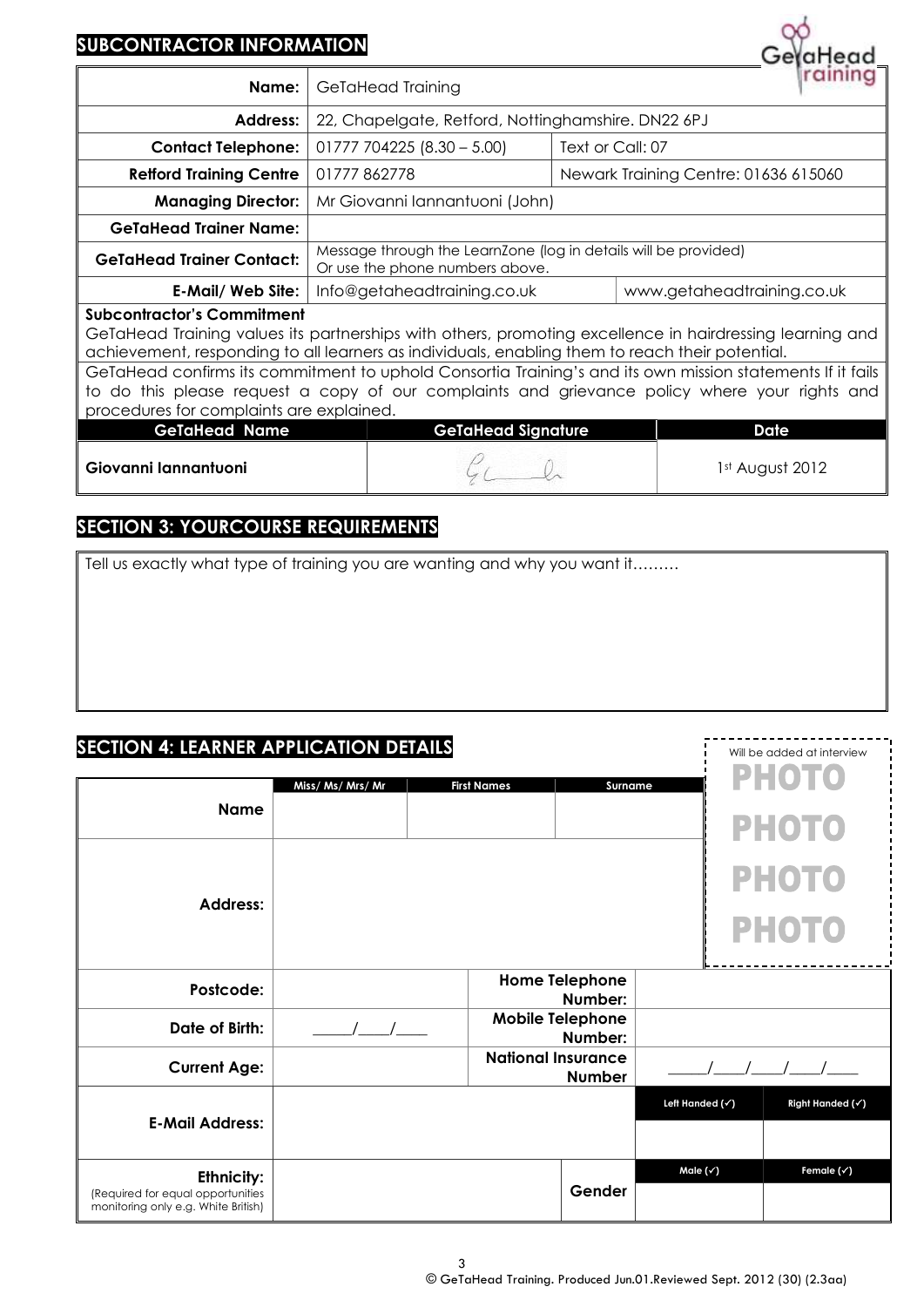# **SECTION5: FUNDING ELIGIBILITY**

| ELIGIBILITY FOR TRAINING PROGRAMME- I confirm the following $\langle \sqrt{n} \rangle$ |  |                                                                                           |  |             |  |  |
|----------------------------------------------------------------------------------------|--|-------------------------------------------------------------------------------------------|--|-------------|--|--|
| am not returning to full time education.                                               |  | have completed Year 11 at school                                                          |  |             |  |  |
| I am not attending school/ other further or<br>higher education organisations          |  | I am not in any other employment/<br>learning, or programmes funded by the<br>Government. |  |             |  |  |
| I am not an overseas national – subject to<br>learning restrictions.                   |  | I am not a prisoner on remand / and do not<br>have any unspent criminal convictions.      |  |             |  |  |
| I am not a graduate and do not have a<br>level4 qualification.                         |  | I have been resident in the UK for past 3<br>years                                        |  |             |  |  |
| Learner Signature confirms eligibility                                                 |  |                                                                                           |  | <b>Date</b> |  |  |
|                                                                                        |  |                                                                                           |  |             |  |  |

# **SECTION 6: PRIOR EXPERIENCES & SKILLS**

| <b>School/s or College/s Attended</b> |                  |                                                           |                  |                             |                  | <b>Start Month / Year</b> |        | End Month/ Year |  |
|---------------------------------------|------------------|-----------------------------------------------------------|------------------|-----------------------------|------------------|---------------------------|--------|-----------------|--|
|                                       |                  |                                                           |                  |                             |                  |                           |        |                 |  |
|                                       |                  |                                                           |                  |                             |                  |                           |        |                 |  |
|                                       |                  |                                                           |                  |                             |                  |                           |        |                 |  |
|                                       |                  |                                                           |                  |                             |                  |                           |        |                 |  |
|                                       |                  |                                                           |                  |                             |                  |                           |        |                 |  |
|                                       |                  | Prior Employment / Work Experience Details (Organisation) |                  |                             |                  |                           |        |                 |  |
|                                       |                  |                                                           |                  |                             |                  |                           |        |                 |  |
|                                       |                  |                                                           |                  |                             |                  |                           |        |                 |  |
|                                       |                  |                                                           |                  |                             |                  |                           |        |                 |  |
|                                       |                  |                                                           |                  |                             |                  |                           |        |                 |  |
|                                       |                  |                                                           |                  |                             |                  |                           |        |                 |  |
|                                       |                  | Prior Training/ Experiences or Skills (Organisation)      |                  |                             |                  |                           |        |                 |  |
|                                       |                  |                                                           |                  |                             |                  |                           |        |                 |  |
|                                       |                  |                                                           |                  |                             |                  |                           |        |                 |  |
|                                       |                  |                                                           |                  |                             |                  |                           |        |                 |  |
|                                       |                  |                                                           |                  |                             |                  |                           |        |                 |  |
|                                       |                  |                                                           |                  |                             |                  |                           |        |                 |  |
|                                       |                  | Tick any areas where you already have skills/ knowledge   |                  |                             |                  |                           |        |                 |  |
| Shampooing                            | $\Box$           | Conditioning Treatments Q                                 |                  | <b>Blow-drying</b>          | $\Box$           | Setting                   | $\Box$ | Long Hair Work  |  |
|                                       |                  |                                                           |                  |                             |                  |                           | $\Box$ |                 |  |
| Colouring<br><b>Customer Care</b>     | $\Box$<br>$\Box$ | Perming<br><b>Reception Skills</b>                        | $\Box$<br>$\Box$ | Cutting<br>Promote & Advise | $\Box$<br>$\Box$ | Health & Safety           |        | Consultation    |  |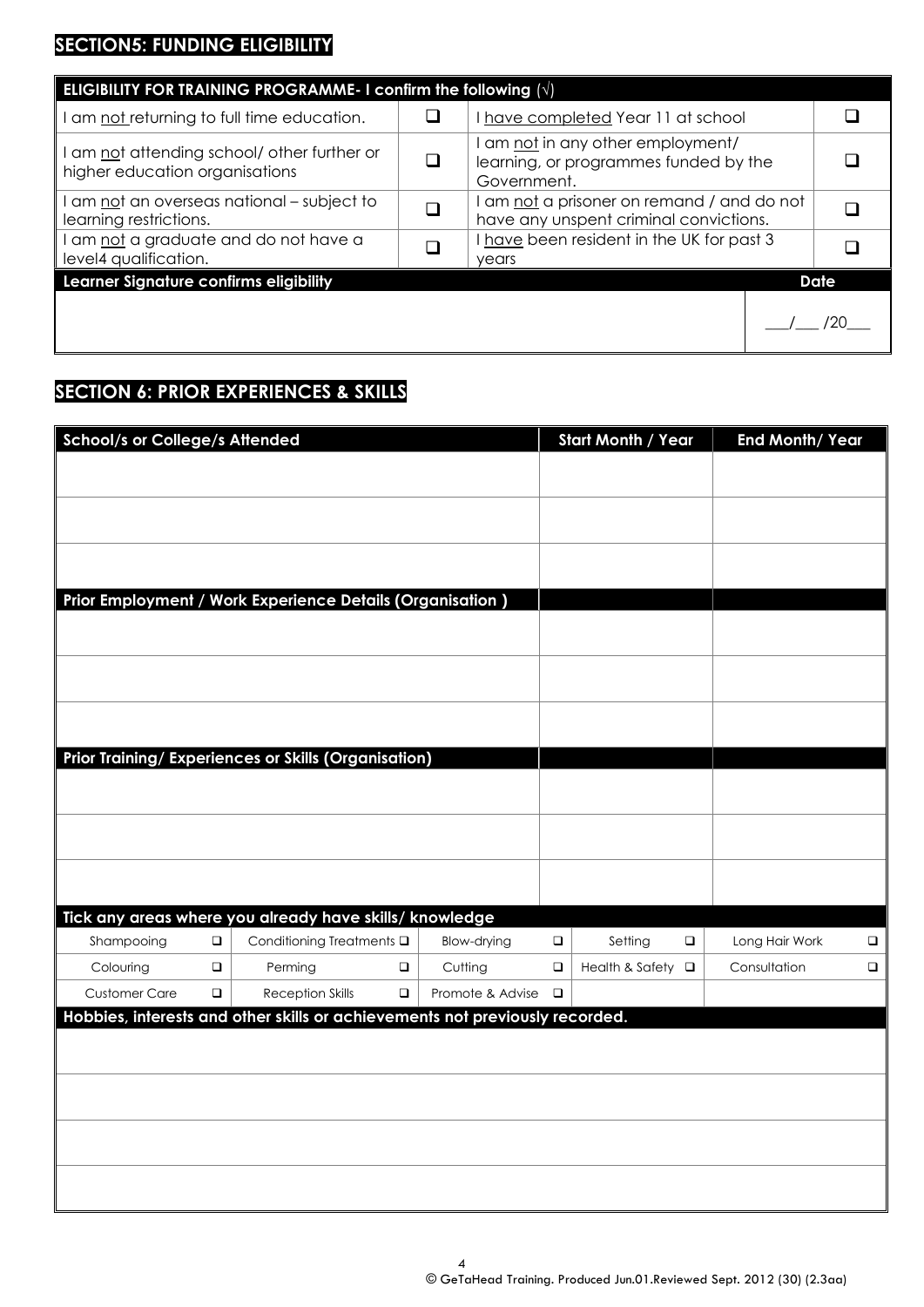# **SECTION 7: PRIOR EDUCATION and QUALIFICATIONS**

**N.B. only enter actual grades if known, if you are waiting for results please enter a predicted grade – you will have to provide certificate evidence.** 

|                                 | <b>GCSE/ A Level Qualifications</b>                  |                    |                 |                        | To be completed by Consortia or Subcontractor's Staff | <b>Evidence Provided</b>                     |                         |                                            |
|---------------------------------|------------------------------------------------------|--------------------|-----------------|------------------------|-------------------------------------------------------|----------------------------------------------|-------------------------|--------------------------------------------|
| Type<br>e.g. GCSE               | Subject                                              | Predicted<br>Grade | Actual<br>Grade | Date<br>e.g. June 2012 | Provisional<br><b>Results Slip</b><br>(v and Initial) | Statement<br>Of Results<br>(v and Initial)   |                         | Certificate<br>$(\checkmark)$ and Initial) |
|                                 | English                                              |                    |                 |                        |                                                       |                                              |                         |                                            |
|                                 | English Literature                                   |                    |                 |                        |                                                       |                                              |                         |                                            |
|                                 | Maths                                                |                    |                 |                        |                                                       |                                              |                         |                                            |
|                                 | Information Technology                               |                    |                 |                        |                                                       |                                              |                         |                                            |
|                                 | Science                                              |                    |                 |                        |                                                       |                                              |                         |                                            |
|                                 | Art                                                  |                    |                 |                        |                                                       |                                              |                         |                                            |
|                                 | History                                              |                    |                 |                        |                                                       |                                              |                         |                                            |
|                                 | Geography                                            |                    |                 |                        |                                                       |                                              |                         |                                            |
|                                 | Art                                                  |                    |                 |                        |                                                       |                                              |                         |                                            |
|                                 | PE (sport)                                           |                    |                 |                        |                                                       |                                              |                         |                                            |
|                                 | Religious Education                                  |                    |                 |                        |                                                       |                                              |                         |                                            |
|                                 | <b>Business</b>                                      |                    |                 |                        |                                                       |                                              |                         |                                            |
|                                 |                                                      |                    |                 |                        |                                                       |                                              |                         |                                            |
|                                 |                                                      |                    |                 |                        |                                                       |                                              |                         |                                            |
|                                 |                                                      |                    |                 |                        |                                                       |                                              |                         |                                            |
|                                 |                                                      |                    |                 |                        |                                                       |                                              |                         |                                            |
|                                 | Vocational Qualifications or Key / Functional Skills |                    |                 |                        | To be completed by Consortia or Subcontractor's Staff | Evidence Provided ( $\check{ }$ and Initial) |                         |                                            |
| Level $e.g.$ One<br>/two/ Three | Subject                                              | Predicted<br>Grade | Actual<br>Grade | Date<br>e.g. June 2012 | Portfolio                                             |                                              | Unit<br>Achiev<br>ement |                                            |
|                                 | Hairdressing (VRQ)                                   |                    |                 |                        |                                                       |                                              |                         |                                            |
|                                 | Hairdressing NVQ)                                    |                    |                 |                        |                                                       |                                              |                         |                                            |
|                                 | Key skills-Application of Number                     |                    |                 |                        |                                                       |                                              |                         |                                            |
|                                 | Key skills - Communication                           |                    |                 |                        |                                                       |                                              |                         |                                            |
|                                 | Key skills - Information Technology                  |                    |                 |                        |                                                       |                                              |                         |                                            |
|                                 | Functional Skills - Maths                            |                    |                 |                        |                                                       |                                              |                         |                                            |
|                                 | Functional - Skills English                          |                    |                 |                        |                                                       |                                              |                         |                                            |
|                                 | Functional Skills - ICT                              |                    |                 |                        |                                                       |                                              |                         |                                            |
|                                 |                                                      |                    |                 |                        |                                                       |                                              |                         |                                            |
| <b>GENERAL INFORMATION</b>      |                                                      |                    |                 |                        |                                                       |                                              |                         |                                            |